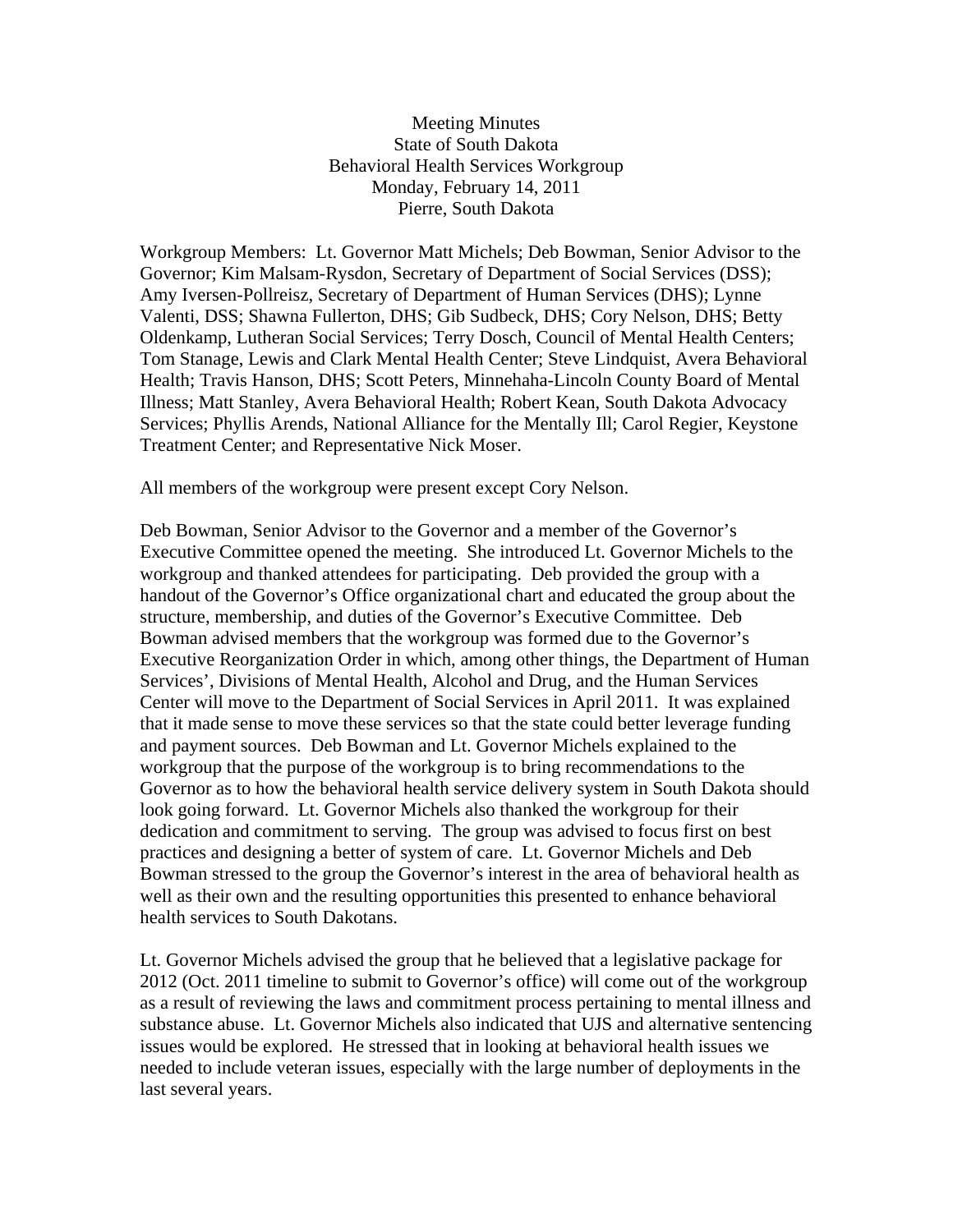The workgroup members made introductions, including providing information about their backgrounds and areas of practice or interest.

Deb Bowman indicated that the workgroup's focus should be on what is best for the citizens of South Dakota who have behavioral health needs and not on any particular interest group.

Lt. Governor Michels advised the workgroup to approach this as if it were designing a system from the ground up with the goal being to lay out a plan for an integrated system of care - one without the current silos. Specifically, the Lt. Governor asked that the group look at state law (mental health and alcohol and drug) and examine if those laws perpetuate these silos.

Secretary Malsam-Rysdon and Secretary Iversen-Pollreisz made a presentation to the group on Behavioral Health Services in South Dakota describing the current systems of care and funding sources for these services as well as the organizational changes that will take place due to the reorganization.

Gib Sudbeck voiced the need to focus on prevention during the review.

Carol Regier indicated that as the group moves forward in identifying a system of care, it is important to focus on the family as well as the individual. She noted that sometimes the lack of available residential placement options with varying levels of care results in individuals being discharged back into dysfunctional or sometimes inappropriate environments.

Secretary Malsam-Rysdon proposed that moving forward the workgroup should develop a strategic plan to accomplish its goals and suggested the group start by developing guiding principles that it will operate under. Matt Stanley echoed the need for strategic planning. He indicated that our guiding principle should be to have mental illness treated like any other illness.

Terry Dosch identified issues or questions the community mental health centers (CMHC) have with respect to the current behavioral health system and issues they would like to see the workgroup address. He spoke about the role of the Human Services Center (HSC) and asked if there was a way to make more of its services to the psychiatric rehabilitation adult population eligible for Medicaid reimbursement. He also raised the issue of HSC providing outpatient mental health services and whether it could export psychiatric services to communities. Terry noted that one of the biggest challenges for CMHCs is the availability of psychiatric services, especially child psychiatry. He suggested that we look at the role of mid-levels to address this problem. Terry identified the need to review the involuntary commitment codes, including mental health and alcohol and drug. He suggested that the workgroup look at a mobile crisis team model and whether additional resources could be given to community providers to provide emergency services. Terry asked whether the state should look at the number of providers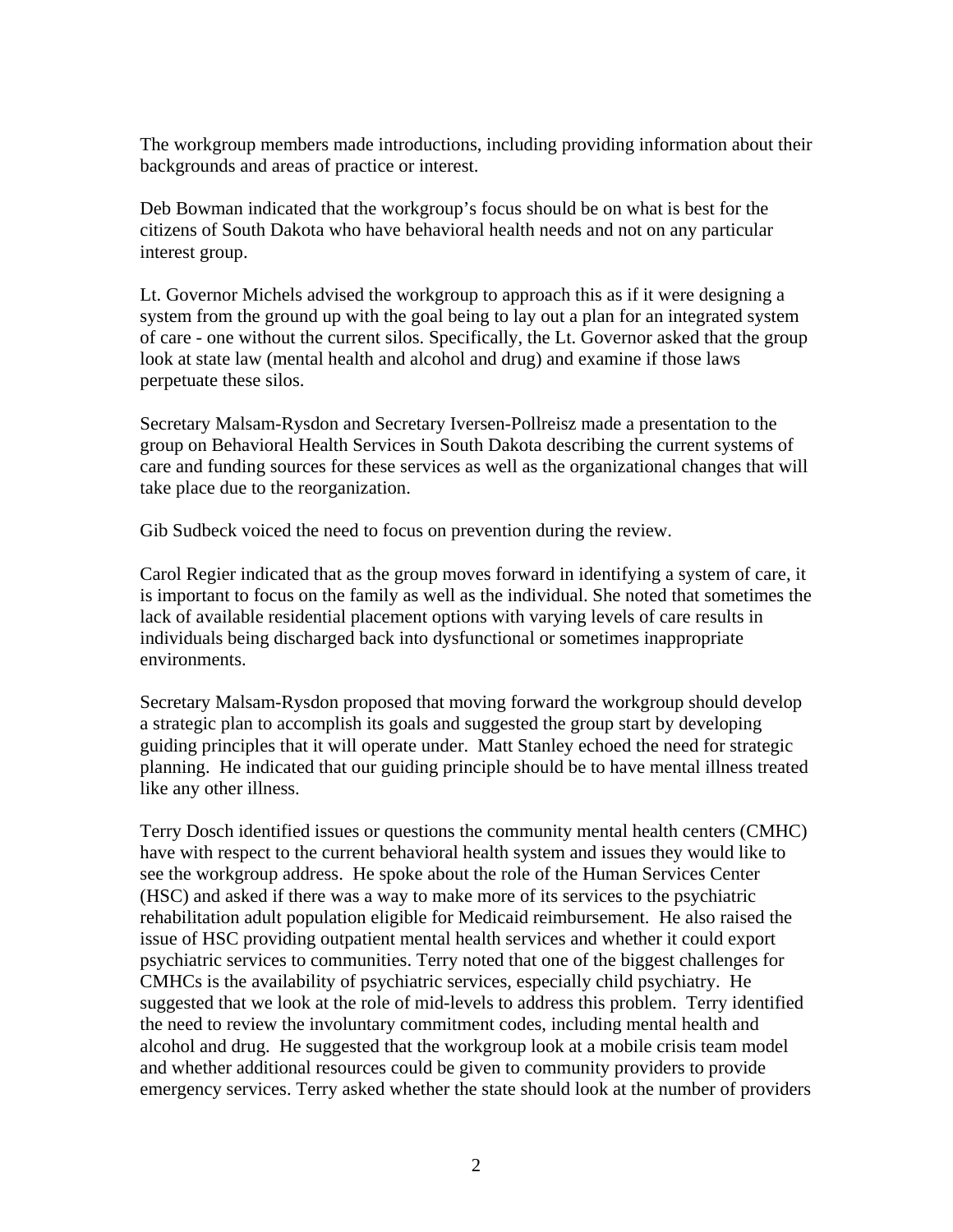of state-supported services, stating the idea being does the large number negatively impact quality of services because it spreads the resources too thin. Terry indicated we need to consider the other entities involved such as Indian Health Services (IHS), Unified Judicial System (UJS), tribal governments, and the Attorney General's Office with the 24/7 Program. Terry mentioned the idea of having a process for state level approval for placements.

Robert Kean noted that an area that needs to be addressed is the commitment process and how individuals are treated during this process.

The workgroup next discussed the current makeup of the group and whether there were entities or groups missing. Deb Bowman indicated that there would be a senator on the workgroup and she was working on this. Secretary Malsam-Rysdon indicated she believed the workgroup needed more consumer representation. There was discussion about whether a West River provider needed to be on the group, whether education should be on the workgroup and also whether the newly created position of Secretary of Tribal Relations (Secretary J.R. LaPlante) should be on the workgroup. Deb Bowman indicated that the workgroup could not be so big as to be unmanageable, but if additional members were needed they would be added. She suggested that the workgroup invite individuals or providers to meetings as needed to discuss particular topics (e.g., education) as a way to garner necessary expertise and input, while keeping the workgroup to a manageable number.

Tom Stanage raised the issue of looking at Federal Qualified Health Center (FQHC) Expansion Grants. He stated that the federal government has embraced a medical home model in the Affordable Care Act (ACA) and that there are federal grants available. Deb Bowman stated that the challenge is the rural nature of our state and that it is hard to deliver all services in certain rural areas, including behavioral health.

Betty Oldenkamp questioned whether the group would also look at group homes and group care facilities as a part of the continuum of care for behavioral health and Secretary Malsam-Rysdon assured her that yes, these providers would be included.

Scott Peters stated that the workgroup needs to consider court diversion and its various components.

The group discussed that future meetings should cover:

- Identification of guiding principles
- Identification of the outcomes we want (high level)
- Identification of problems or barriers that currently exist

Members of the workgroup identified some of the obvious guiding principles that will be included: community first, evidence-based practices; services close to home, and human dignity.

From this the workgroup will devise a strategic plan – a framework to move forward.